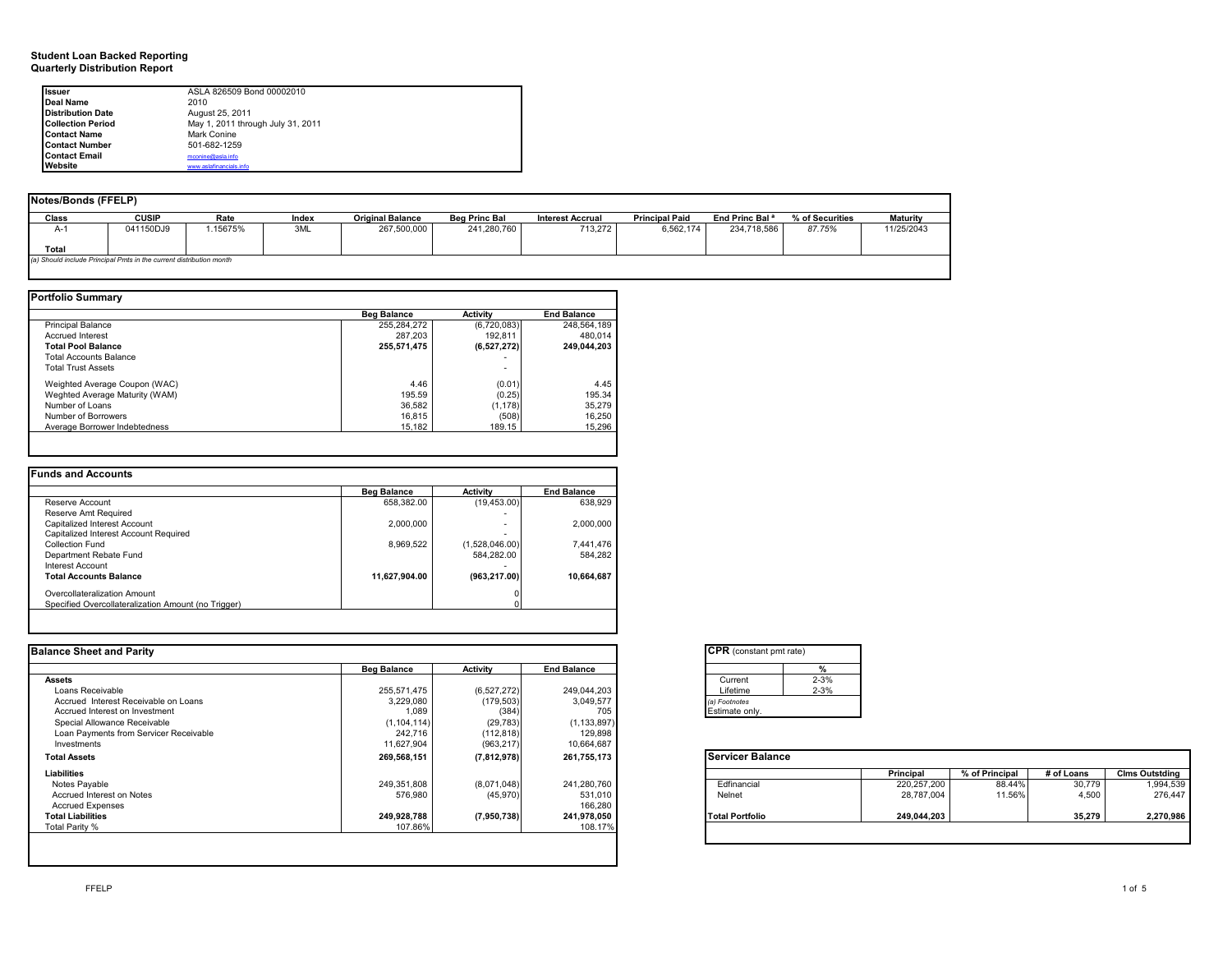#### **Quarterly Distribution Report Student Loan Backed Reporting**

| Portfolio by Loan Status  |            |        |             |             |                  |         |                  |        |             |        |
|---------------------------|------------|--------|-------------|-------------|------------------|---------|------------------|--------|-------------|--------|
|                           | # of Loans |        | Principal   |             | % of Principal   |         | <b>WAC</b>       |        | <b>WARM</b> |        |
|                           | Beginning  | Ending | Beginning   | Ending      | <b>Beginning</b> | Endina  | <b>Beginning</b> | Ending | Beginning   | Endina |
| In School                 | 796        | 629    | 2,019,744   | 1,617,629   | 0.79%            | 0.65%   | 4.27             | 4.11   | 120.00      | 120.00 |
| Grace                     | 272        | 220    | 757,091     | 543,954     | 0.30%            | 0.22%   | 3.58             | 4.17   | 118.87      | 119.53 |
| Repayment                 |            |        |             |             |                  |         |                  |        |             |        |
| Current                   | 18,908     | 18,600 | 141,392,559 | 140,990,407 | 55.32%           | 56.61%  | 4.41             | 4.38   | 194.26      | 195.77 |
| 31-60 Days Delinquent     | 1,423      | 1,381  | 8,716,985   | 8,177,851   | 3.41%            | 3.28%   | 4.60             | 4.56   | 175.48      | 177.26 |
| 61-90 Days Delinquent     | 893        | 907    | 4,762,366   | 5,248,405   | 1.86%            | 2.11%   | 4.53             | 4.38   | 155.18      | 158.74 |
| 91-120 Days Delingent     | 676        | 648    | 4,224,758   | 3,476,954   | 1.65%            | 1.40%   | 4.55             | 4.82   | 213.49      | 159.27 |
| 121-180 Days Delinquent   | 814        | 942    | 4,354,867   | 4,373,066   | 1.70%            | 1.76%   | 4.74             | 4.64   | 153.37      | 143.12 |
| 181-270 Days Delinguent   | 884        | 906    | 5,368,138   | 5,082,586   | 2.10%            | 2.04%   | 4.73             | 4.58   | 179.49      | 185.89 |
| 271+ Days Delinquent      | 263        | 217    | 1,129,952   | 1,564,104   | 0.44%            | 0.63%   | 3.80             | 4.99   | 130.06      | 192.05 |
| <b>Total Repayment</b>    | 23,861     | 23,601 | 169,949,623 | 168,913,373 | 66.50%           | 67.82%  | 4.44             | 4.41   | 190.97      | 191.64 |
| Forbearance               | 4.475      | 4,257  | 40,780,970  | 38,404,767  | 15.96%           | 15.42%  | 4.68             | 4.78   | 226.07      | 219.65 |
| Deferment                 | 6,585      | 6,002  | 39,567,760  | 37,123,048  | 15.48%           | 14.91%  | 4.36             | 4.31   | 191.70      | 194.76 |
| <b>Claims in Progress</b> | 517        | 447    | 2,091,874   | 2,123,106   | 0.82%            | 0.85%   | 4.87             | 4.71   | 161.68      | 155.27 |
| <b>Claims Denied</b>      | 166        | 123    | 404,409     | 318,326     | 0.16%            | 0.13%   | 4.22             | 4.23   | 80.98       | 70.70  |
| <b>Total Portfolio</b>    | 36,672     | 35,279 | 255,571,475 | 249,044,203 | 100.00%          | 100.00% | 4.46             | 4.45   | 195.59      | 195.34 |
|                           |            |        |             |             |                  |         |                  |        |             |        |

### **Delinquency Status**

|                                     | # of Loans |        | Principal   |             | % of Principal   |         | <b>WAC</b> |        | <b>WARM</b>      |        |
|-------------------------------------|------------|--------|-------------|-------------|------------------|---------|------------|--------|------------------|--------|
|                                     | Beginning  | Endina | Beginning   | Endina      | <b>Beginning</b> | Endina  | Beainnina  | Endina | <b>Beginning</b> | Endina |
| Current                             | 18,908     | 18,600 | 141,392,559 | 141,004,357 | 83.20%           | 83.47%  | 4.41       | 4.38   | 194.26           | 195.77 |
| 31-60 Days Delinquent               | 1,423      | 1,381  | 8,716,985   | 8,177,851   | 5.13%            | 4.84%   | 4.60       | 4.56   | 175.48           | 177.26 |
| 61-90 Days Delinquent               | 893        | 907    | 4,762,367   | 5,248,405   | 2.80%            | 3.11%   | 4.53       | 4.38   | 155.18           | 158.74 |
| 91-120 Days Delingent               | 676        | 648    | 4,224,758   | 3,476,954   | 2.49%            | 2.06%   | 4.55       | 4.82   | 213.49           | 159.27 |
| 121-180 Days Delinquent             | 814        | 942    | 4,354,867   | 4,373,066   | 2.56%            | 2.59%   | 4.74       | 4.64   | 153.37           | 143.12 |
| 181-270 Days Delinquent             | 884        | 906    | 5,368,138   | 5,082,586   | 3.16%            | 3.01%   | 4.73       | 4.58   | 179.49           | 185.89 |
| 271+ Days Delinguent                | 263        | 217    | 1,129,953   | 1,564,104   | 0.66%            | 0.93%   | 3.80       | 4.99   | 130.06           | 192.05 |
| <b>Total Portfolio in Repayment</b> | 23,861     | 23,601 | 169,949,626 | 168,927,323 | 100.00%          | 100.00% | 4.44       | 4.41   | 190.97           | 191.64 |

| Portfolio by Loan Type           |            |        |                |               |                |         |            |        |             |        |
|----------------------------------|------------|--------|----------------|---------------|----------------|---------|------------|--------|-------------|--------|
|                                  | # of Loans |        | Principal      |               | % of Principal |         | <b>WAC</b> |        | <b>WARM</b> |        |
|                                  | Beainnina  | Endina | Beainnina      | Endina        | Beainnina      | Endina  | Beainnina  | Endina | Beainnina   | Endina |
| Subsidized Consolidation Loans   | 6,900      | 6,985  | 94.063.810.00  | 94,014,589.43 | 36.81%         | 37.75%  | 4.80       |        | 209.90      | 208.32 |
| Unsubsidized Consolidation Loans | 6,724      | 6,419  | 101,809,931.00 | 98,354,752.20 | 39.84%         | 39.49%  | 4.79       | 4.79   | 231.92      | 230.57 |
| Subsidized Stafford Loans        | 14,826     | 14,073 | 33,199,618.00  | 31,459,094.49 | 12.99%         | 12.63%  | 3.10       | 3.02   | 107.87      | 108.60 |
| Unsubsidized Stafford Loans      | 7,468      | 7,105  | 23.567.770.00  | 22,509,890.40 | 9.22%          | 9.04%   | 3.37       | 3.30   | 117.28      | 117.88 |
| PLUS/GradPLUS Loans              | 673        | 622    | 2,643,189.00   | 2.431.564.21  | 1.03%          | 0.98%   | 6.70       | 6.97   | 86.61       | 85.82  |
| SLS Loans                        |            |        | 287.158.00     | 274.312.69    | 0.11%          | 0.11%   | 3.50       | 3.38   | 87.33       | 87.10  |
| <b>Total Portfolio</b>           | 36,672     | 35,279 | 255.571.475.00 | 249,044,203   | 100.00%        | 100.00% | 4.46       | 4.45   | 195.59      | 195.34 |
|                                  |            |        |                |               |                |         |            |        |             |        |

| Portfolio by Program Type                  |                  |        |                |                |           |                |                  |        |                  |             |
|--------------------------------------------|------------------|--------|----------------|----------------|-----------|----------------|------------------|--------|------------------|-------------|
|                                            | # of Loans       |        | Principal      |                |           | % of Principal | <b>WAC</b>       |        |                  | <b>WARM</b> |
|                                            | <b>Beginning</b> | Endina | Beginning      | Endina         | Beainnina | Endina         | <b>Beainnina</b> | Endina | <b>Beainning</b> | Endina      |
| Graduate / 4-Year Loans                    | 29,801           | 28,660 | 214.437.256.00 | 209.288.989.24 | 83.91%    | 84.04%         | 4.44             | 4.43   | 200.02           | 199.69      |
| 2-Year Loans                               | 4.811            | 4,636  | 21,957,227.00  | 21,409,918.33  | 8.59%     | 8.60%          | 4.69             | 4.67   | 143.20           | 143.78      |
| Proprietary / Technical / Vocational Loans | 856              | 824    | 2,832,723.00   | 2,756,827.62   | 1.11%     | 1.11%          | 4.95             | 4.96   | 147.62           | 148.70      |
| Unknown (Consolidation) Loans              | 1,200            | 1,156  | 16,340,583.00  | 15,585,321.08  | 6.39%     | 6.26%          | 5.04             | 5.11   | 193.21           | 190.84      |
| Other Loans                                |                  |        | 3,685.00       | 3,147.15       | 0.00%     | 0.00%          | 1.54             | 1.56   | 35.72            | 33.83       |
| <b>Total Portfolio</b>                     | 36,672           | 35,279 | 255,571,475.00 | 249,044,203    | 100.00%   | 100.00%        | 4.46             | 4.45   | 195.59           | 195.34      |
|                                            |                  |        |                |                |           |                |                  |        |                  |             |

| <b>Portfolio Indices</b> |                |                   |                |         |
|--------------------------|----------------|-------------------|----------------|---------|
|                          | Principal      |                   | % of Principal |         |
|                          | Beainnina      | Endina            | Beginning      | Endina  |
| Fixed Loans              | 215,745,450.00 | 211, 157, 746. 32 | 84.42%         | 84.79%  |
| Variable Loans           | 39,826,024.00  | 37,886,457.47     | 15.58%         | 15.21%  |
| T-Bill Loans             | 39,604,435.00  | 37,670,098.51     | 15.50%         | 15.13%  |
| CMT Loans                | 221,589.00     | 216,358.96        | 0.09%          | 0.09%   |
| <b>Total Portfolio</b>   | 255,571,474    | 249,044,203       | 100.00%        | 100.00% |
| <b>FFELP</b>             |                |                   |                |         |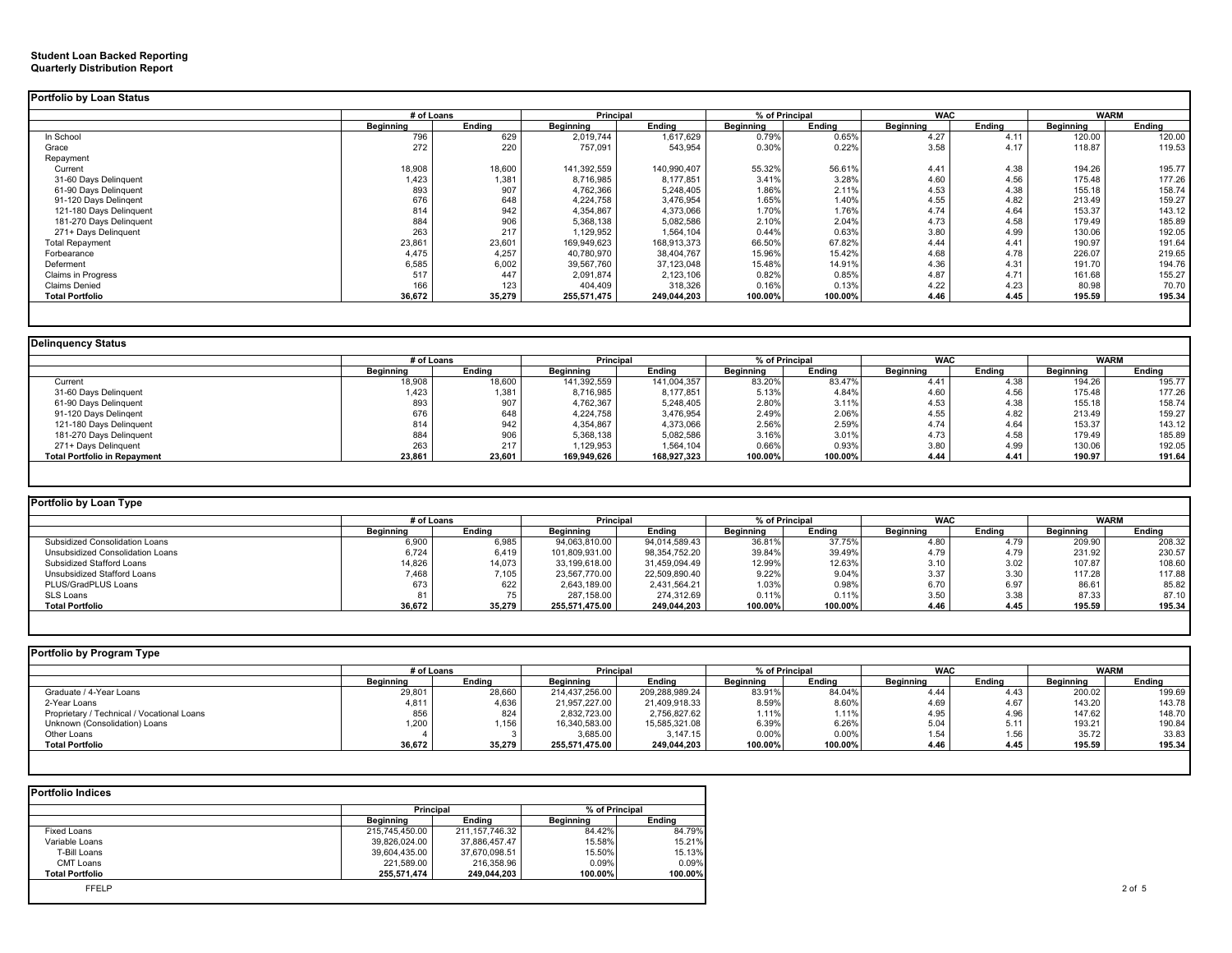| <b>Distribution Date</b> | August 25, 2011                   |
|--------------------------|-----------------------------------|
| <b>Collection Period</b> | May 1, 2011 through July 31, 2011 |

## **Collection Activity**

| <b>Collection Account</b>                                                        | as of 7/31/2011 |
|----------------------------------------------------------------------------------|-----------------|
| Beginning Balance - May 1, 2011                                                  | 8,969,522       |
| <b>Collection Amount Received</b>                                                | 6,940,139       |
| Recoveries                                                                       |                 |
| Reserve Account                                                                  |                 |
| <b>Excess of Required Reserve Account</b>                                        | 16,318          |
| Interest on Investment Earnings                                                  | 2,706           |
| Capitalized Interest Account (after a stepdown or release date)                  |                 |
| <b>Acquisition Account</b>                                                       |                 |
| Payments from Guarantor                                                          | 2,468,808       |
| Sale Proceeds                                                                    |                 |
| Prepayments                                                                      |                 |
| Purchased by Servicers/Sellers                                                   |                 |
| Prior Quarter's Allocations or Adjustments                                       |                 |
| Investment Income                                                                |                 |
| Principal payments, interest payments, administration fees, servicing fees, etc. | (10, 371, 735)  |
| Transfer to Department Rebate Fund                                               | (584, 282)      |
| <b>Total Available Funds</b>                                                     | 7,441,476       |

| <b>Fees Due for Current Period</b>                  | as of 7/31/2011   |
|-----------------------------------------------------|-------------------|
| Indenture Trustee Fees                              |                   |
| <b>Servicing Fees</b><br><b>Administration Fees</b> | 145,276<br>20,754 |
| Late Fees                                           |                   |
| <b>Other Fees</b>                                   |                   |
| <b>Total Fees</b>                                   | 166,030           |

| Cumulative Default Rate                                           | as of 7/31/2011 |  |
|-------------------------------------------------------------------|-----------------|--|
|                                                                   |                 |  |
| <b>Current Period's Defaults</b>                                  | 2,748,674.64    |  |
| <b>Cumulative Defaults</b>                                        | 10,231,745.89   |  |
| Loans for which claims have been filed as of applicable month end | 3,330,556.91    |  |
| <b>Cumulative Default Rate</b>                                    | 4.16%           |  |
| Cumulative Recoveries (including reimbursements and collections)  |                 |  |
| <b>Payments from Guarantor</b>                                    | 11,763,130.08   |  |
| <b>Borrower Recoveries</b>                                        | n/a             |  |
| <b>Recovery Rate</b>                                              | 114.97%         |  |
| <b>Cumulative Net Loss</b>                                        | (1,531,384.19)  |  |
| <b>Cumulative Net Loss</b>                                        | $-0.62%$        |  |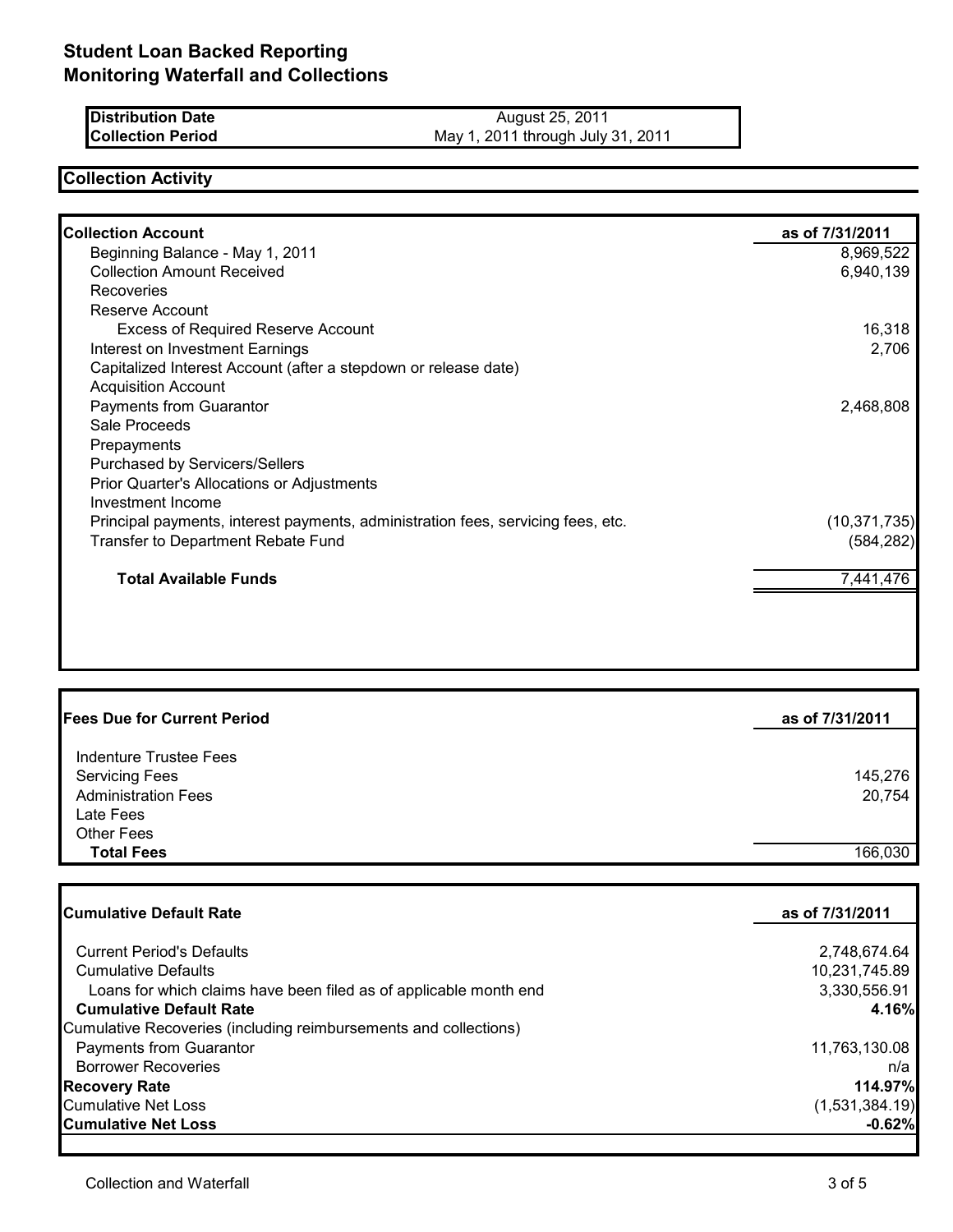# **Waterfall Activity**

| <b>Waterfall for Distribution</b>                                                                   | <b>Amount Due</b> | <b>Amount Remaining</b> |
|-----------------------------------------------------------------------------------------------------|-------------------|-------------------------|
| <b>Total Available Funds</b>                                                                        |                   | 7,441,476               |
| <b>First:</b> Payments required under any applicable Joint Sharing Agreement                        |                   | 7,441,476               |
| <b>Second: Trustee Fees</b>                                                                         |                   | 7,441,476               |
| <b>Third: Servicing Fees and Backup Servicing Fees</b>                                              | 145,276           | 7,296,200               |
| <b>Fourth: Administration Fees</b>                                                                  | 20,754            | 7,275,446               |
| <b>Fifth: Noteholder Interest</b>                                                                   | 713,272           | 6,562,174               |
| <b>Sixth:</b> Reinstate the balance of the Reserve Fund up to the Specified<br>Reserve Fund Balance |                   | 6,562,174               |
| Seventh: Noteholder Principal, until paid in full                                                   | 6,562,174         |                         |

| <b>Principal and Interest Distributions</b>    | Class A-1 | Class A-2      |
|------------------------------------------------|-----------|----------------|
| Quarterly Interest Due                         |           | 713,272        |
| Quarterly Interest Paid                        |           | 713,272        |
| <b>Interest Shortfall</b>                      |           | 0              |
| Interest Carryover Due                         |           | 0              |
| Interest Carryover Paid                        |           | 0              |
| <b>Interest Carryover</b>                      |           | $\overline{0}$ |
| <b>Quarterly Principal Distribution Amount</b> |           | 6,562,174      |
| <b>Quarterly Principal Paid</b>                |           | 6,562,174      |
| Shortfall                                      |           |                |
| <b>Total Distribution Amount</b>               |           | 7,275,446      |
|                                                |           |                |